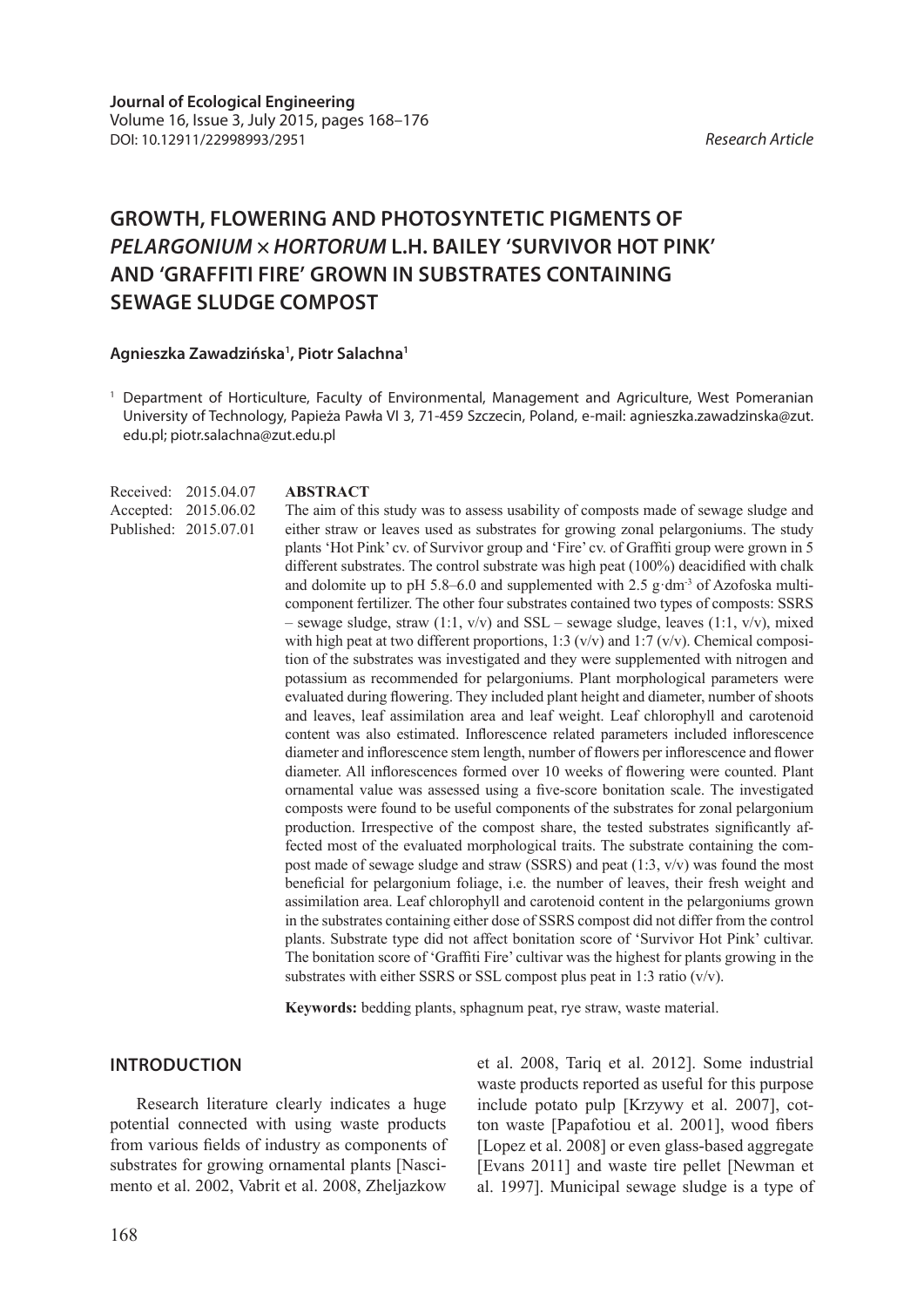waste that is produced in huge quantities worldwide and its utilization is difficult and expensive [Mininni et al. 2014].

The problem of municipal sewage sludge disposal becomes more and more pressing in Poland and other countries of the European Union [Fytili et al. 2008, Eurostat 2011]. In 2010, the production of sewage sludge in Poland was 895,000 tons of dry weight (d.w.), of which 526,700 tons were produced in municipal wastewater treatment plants. This amount is estimated to grow and reach 707 000 tons (d.w.) in 2018 [Bauman-Kaszubska and Sikorski 2011]. In recent years, the municipal sewage sludge management included storage, using in agriculture and incinerating [Krzywy and Iżewska 2004, Bień et al. 2011, Jakubus 2013]. Since 2013 unconditional storage of municipal sludge has been no longer possible [Regulation … 2005]. According to the National Waste Management Plan [2014], this type of waste should be mainly disposed of by thermal decomposition. In 2018, the share of sludge disposed of by means of thermal utilization is expected to reach 60%.

Using the municipal waste for environmentally friendly purposes seems to be one of the most reasonable ways of its disposal [Ciecko and Hanisz 2002, Liu et al. 2009]. High fertilization potential of the municipal sludge makes it a good organic fertilizer, provided the requirements set out in the Act on Fertilizers and Fertilization [2007] are met. The most reasonable solution in the agriculture is composting the municipal waste with different structural materials, such as bark, leaves, straw or sawdust [Kosobucki and Buszewski 2003, Raviv 2013]. However, such factors as elevated pH or high concentration of salts and heavy metals may limit the usability of the composts as growth media [Abad et al. 2001, Moore 2004, Perez Murcia et al. 2005, Fornes et al. 2007]. Mixing the municipal waste or composts containing it with other components with lower pH and salinity, e.g. peat, improves their physical and chemical properties [Fitzpatrick 2001, Moore 2005]. Ornamental plants intended for growing in such compost substrates should be tolerant to soil conditions and higher concentration of some nutrients and microelements, including heavy metals [Fornes et al. 2007]. Zonal pelargonium is considered to salt tolerant ornamental plants [White 1993]. This African native taxon popular in Europe and the USA is used for seasonal decoration of balconies, terraces and green areas [Zawadzińska et al. 2015]. In 2013, sixteen million of pelargonium plants were sold on the Dutch market for 27 million euro, which means they were the most popular garden plants that year [Flora Holland 2013]. Such a large number of pelargonium plants sold each year indicates great economic importance of this taxon in Europe.

The aim of the study was to evaluate the usefulness of composts made of sewage sludge and either straw or leaves for preparing growth media for pelargoniums belonging to two different breeding groups.

### **MATERIAL AND METHODS**

The study was conducted at research centre of the West Pomeranian University of Technology in Szczecin (53° 25' N, 14° 32' E). The plant material included rooted cuttings of zonal pelargoniums of two breeding groups: 'Hot Pink' of Survivor group (Dümmen) and 'Fire' of Graffiti group(Syngenta). Survivor group is characterized by strong growth and semi-double flowers, while typical traits of Graffiti group are stellar shaped flowers and palmate leaves with a dark zone.

Single cuttings were planted on 29<sup>th</sup> April  $2010$  in pots (12 cm in diameter, 0.75 dm<sup>3</sup>), containing five different substrates. A control substrate was high peat deacidified with chalk (93%  $CaCO<sub>3</sub>$ ) and dolomite (45% CaO+MgO) up to pH 5.8–6.0 and supplemented with 2.5  $\mu$  dm<sup>-3</sup> of Azofoska multicomponent fertilizer containing 13.6% N, 6.4% P<sub>2</sub>O<sub>5</sub>, 19.1% K<sub>2</sub>O, 4.5% MgO, 23.0% SO<sub>3</sub>, 0.045% B, 0.18% Cu, 0.17% Fe, 0.27% Mn, 0.04% Mo, and 0.045% Zn. The other substrates contained two types of composts, SSRS – sewage sludge, straw  $(1:1, v/v)$  and SSL – sewage sludge, leaves (1:1, v/v). The composts were obtained from the municipal sewage treatment plant in Stargard Szczeciński and their maturation period was 14 months. Chemical analysis of the composts was performed at an accredited laboratory of the Chemical and Agricultural Station in Szczecin and its results are showed in Table 1. The composts were mixed with high peat in two proportions 1:3 ( $v/v$ ) and 1:7 ( $v/v$ ). Given the results of the chemical analysis of the growth media carried out at an accredited laboratory (Table 2), nitrogen and potassium deficiency was supplemented with ammonium nitrate (34% N) and potassium sulphate  $(50\% \text{ K}_2\text{O})$  up to the level recommended for pelargonium [Komosa 2003]. The plants were grown under a plastic tunnel in the conditions rec-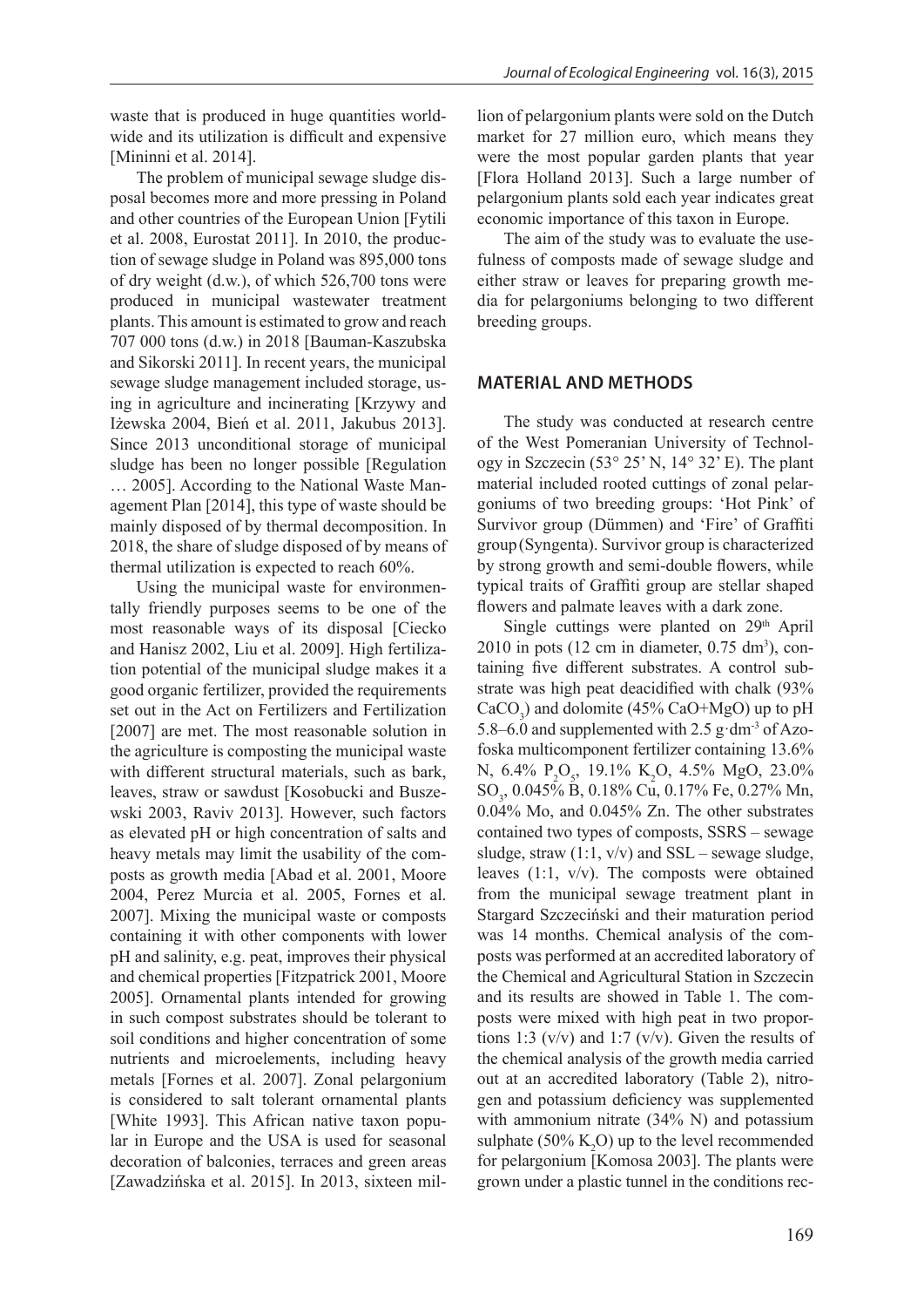| Designation                  | Unit                   | Compost<br><b>SSRS</b><br>(sewage<br>sludge,<br>rye straw<br>1:1,v/v) | <b>Compost SSL</b><br>(sewage<br>sludge,<br>leaves, 1:1 v/v) |
|------------------------------|------------------------|-----------------------------------------------------------------------|--------------------------------------------------------------|
| pH <sub>H20</sub> (1:2, v/v) |                        | 8.6                                                                   | 7.3                                                          |
| EC (1:2, v/v)                | $mS·cm-1$              | 3.8                                                                   | 3.3                                                          |
| Dry matter                   | $\%$                   | 26.5                                                                  | 26.2                                                         |
| Organic C                    |                        | 17.4                                                                  | 19.4                                                         |
| N                            |                        | 16.1                                                                  | 16.6                                                         |
| P                            |                        | 11.1                                                                  | 12.5                                                         |
| Κ                            |                        | 6.02                                                                  | 4.32                                                         |
| Ca                           | $g \cdot kg^{-1}$ d.m. | 40.7                                                                  | 29.4                                                         |
| Mg                           |                        | 4.18                                                                  | 3.57                                                         |
| S                            |                        | 3.75                                                                  | 4.13                                                         |
| Fe                           |                        | 11.0                                                                  | 11.9                                                         |
| Cu                           |                        | 97.5                                                                  | 105.7                                                        |
| Mn                           |                        | 29.2                                                                  | 30.6                                                         |
| Ni                           | $mq \cdot kq^{-1}$     | 61.3                                                                  | 65.8                                                         |
| Zn                           | d.m.                   | 375.4                                                                 | 361.4                                                        |
| Pb                           |                        | 42.4                                                                  | 59.0                                                         |
| Cd                           |                        | 0.675                                                                 | 0.988                                                        |
| Cr                           |                        | 22.6                                                                  | 16.8                                                         |
| C:N ratio                    |                        | 1:10.8                                                                | 1:11.6                                                       |

Table 1. Chemical characteristic of composts used to preparing of media

ommended for pelargonium over the entire study period [Biermann et al. 1995]. From 21st June to 14th August 2010 the plants were fertilized once a week with 0.15% (w/v) solution of Peters Professional Foliar Feed multicomponent fertilizer (100 ml per plant) containing 27% N, 6.5% P, 10% K, 0.15% Fe, 0.07% Mn, 0.03% B, 0.07% Cu, 0.001% Mb, and 0.07% Zn. The plants were

watered 2–3 times a week. Watering frequency depended on field capacity, which was maintained at 70% (water potential – 30 kPa) based on tensiometer readings [Startek et al. 2006].

The experiment was fully randomized and run in four replicates, three plants per replicate. Morphological traits were measured at the flowering stage, on  $20<sup>th</sup>$  July 2010, when at least two inflorescences were blooming. The traits concerned plant habit (height and diameter and shoot number), foliage (number of leaves, assimilation area and leaf fresh weight), and flowering parameters (diameter of flowers and inflorescences, number of flowers per inflorescence and length of inflorescence stem). The inflorescences were counted every 10 days over ten weeks of flowering and they were removed after withering. Leaf assimilation surface was measured with Delta-T Image Analysis System analyzer (DIAS, Delta-T Device Ltd., Cambridge, Great Britain). The device records images by means of a special analog to digital converter coupled to a PC. The same leaves were counted and their fresh weight was determined using RAD-WAG PS 200/2000/C/2 electronic scales (0.001 g accuracy). Chlorophyll a and b content was estimated as described by Arnon et al. [1956] and modified by Lichtenthaler [1987] and carotenoids were determined according to Schnarrenberg and Mohr [1970]. Pelargonium bonitation value was assessed using a five-score bonitation scale. The highest score (5) was given to the pelargoniums with the highest ornamental value, and the lowest (1) to the plants showing no such value.

Measurement results, bonitation score and physiological parameters were statistically analyzed by subjecting them to one-way analysis of variance using Statistica 10 (Statsoft, Poland).

**Table 2.** Chemical properties of the substrate media used for the cultivation of pelargonium

| Media |                                              | Content ( $mq \cdot dm^{-3}$ ) |     |                  |      |             |    | Salinity |
|-------|----------------------------------------------|--------------------------------|-----|------------------|------|-------------|----|----------|
|       | pH <sub>H2O</sub><br>P<br>$N-NO2$<br>Κ<br>Ca |                                |     | Mg               | CI   | q NaCl·dm-3 |    |          |
| $1^x$ | 4.6                                          | 22 <sup>A</sup>                | 32  | 26               | 490  | 92          | 37 | 0.24     |
| 2     | 6.6                                          | 18 <sup>N</sup>                | 778 | 430              | 1294 | 201         | 69 | 1.65     |
| 3     | 5.8                                          | 26 <sup>N</sup>                | 335 | 225 <sup>K</sup> | 702  | 136         | 45 | 0.82     |
| 4     | 7.5                                          | 17 <sup>N</sup>                | 582 | 398              | 2698 | 368         | 82 | 2.18     |
| 5     | 6.4                                          | 15 <sup>N</sup>                | 376 | 272 <sup>K</sup> | 1581 | 221         | 55 | 1.31     |

#### **Explanations:**

x 1 - sphagnum peat 100%; 2 - SSRS compost, sphagnum peat (1:3, v/v); 3 - SSRS compost, sphagnum peat (1:7, v/v); 4 - SSL compost, sphagnum peat (1:3, v/v); 5 - SSL compost, sphagnum peat (1:7, v/v)

SSRS – sewage sludge, rye straw  $(1:1, v/v)$ ; SSL – sewage sludge, leaves  $(1:1, v/v)$ 

Amedia supplemented with Azofoska 2.5 mg·dm<sup>-3</sup>; <sup>N</sup> media supplemented with nitrogen to the level of 280 mg N-NO<sub>3</sub> dm<sup>-3</sup>; <sup>K</sup> media supplemented with potassium to the level of 350 mg K·dm<sup>-3</sup>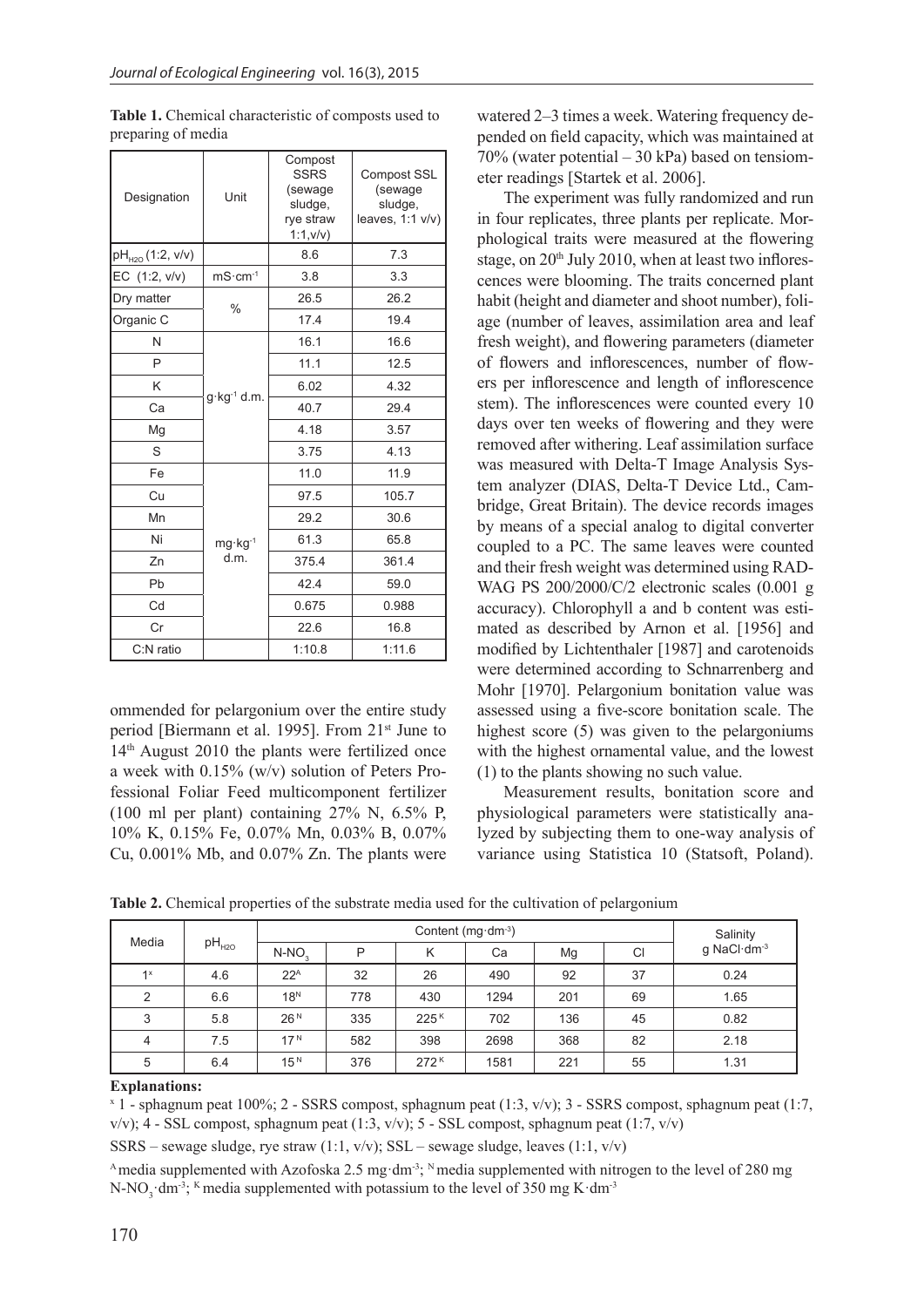Significance of mean values was verified by Duncan's test at a significance level P≤0.05.

## **RESULTS AND DISCUSSION**

Horticultural substrates containing composts made of municipal sewage sludge and structural components were used for growing ornamental plants [Ozdemir 2004, Wraga and Zawadzińska 2007, Macias et al. 2010, Erdogan et al. 2011, Zawadzińska and Salachna 2014a,b,c] and a few vegetable species [Perez-Murcia et al. 2006, Cai et al. 2010]. The impact of this type of growth media on plant development and ornamental value depended on the composition and proportion of a compost and tolerance of the investigated species to salinity and elevated content of certain microelements [Grigatti et al. 2007, Zawadzińska and Janicka 2007a,b]. Our study involved composts containing municipal sewage sludge and either straw or leaves. The straw-based compost was characterized by higher pH and salinity and greater share of dry weight than leaf-based one (Table 1). On the other hand, the leaf-based compost contained more organic carbon, nitrogen, phosphorus, sulfur and heavy metals, mainly lead and cadmium. Compost maturity and stability of organic matter is determined by its C:N ratio, the recommended range of which is 20-30:1 [Davidson et al. 1994, Kosobucki et al. 2000, Krzywy 2007].

C:N ratio in the investigated composts ranged between 10.8:1 and 11.6:1 (Table 1) and met the requirements for substrates used for the production of ornamental plant seedlings [Dudka et al. 1998]. Heavy metal content did not exceed the values set out in Polish regulations [Regulation... 2008; Regulation… 2010]. The substrates with nitrogen and potassium content insufficient for pelargonium production [Komosa 2003] were supplemented with appropriate mineral fertilizers.

The examined substrates containing composts made of municipal sewage sludge and either straw (SSRS) or leaves (SSL) significantly affected height and diameter of pelargonium plants and the number of shoots (Table 3). Height of 'Survivor Hot Pink' pelargoniums growing in the substrate 2, containing SSRS compost and peat (1:3), was similar to the control plants. The greatest plant diameter in this cultivar was observed in the substrate 2. Pelargoniums grown in the substrate 3 had a smaller number of shoots and did not differ in this respect from the plants grown in the media containing SSL compost (substrate 4 and 5). 'Graffiti Fire' pelargoniums were the highest when grown in peat (substrate 1) and in the media containing SSRS or SSL compost mixed with peat at 1:3 ratio. The smallest plant diameter was noticed in the individuals growing in the substrate 3 containing SSRS compost and peat in the proportion 1:7. 'Graffiti Fire' pelargoniums grown in the substrates 3 and 5, containing the composts

|                        | Heigth of plants (cm)                       |                   | Diameter of plants (cm) |                   | Number of shoots       |                    |
|------------------------|---------------------------------------------|-------------------|-------------------------|-------------------|------------------------|--------------------|
| Media                  | Cultivar                                    |                   |                         |                   |                        |                    |
|                        | 'Survivor<br>Hot Pink'                      | 'Graffiti Fire'   | Survivor<br>Hot Pink    | 'Graffiti Fire'   | 'Survivor<br>Hot Pink' | 'Graffiti Fire'    |
| $1^x$                  | 11.7 $\pm$ 0.49 <sup>y</sup> a <sup>z</sup> | $12.4 \pm 0.94$ a | $22.7 \pm 0.24$ b       | $22.0 \pm 0.82$ a | $2.26 \pm 0.25$ a      | $2.40 \pm 0.41$ ab |
| 2                      | $12.7 \pm 1.15$ a                           | $13.2 \pm 0.35$ a | $25.3 \pm 0.91$ a       | $22.5 \pm 0.85$ a | $2.26 \pm 0.43$ a      | $2.75 \pm 0.25$ a  |
| 3                      | $10.5 \pm 0.80$ b                           | $10.4 \pm 0.46$ b | $22.6 \pm 0.64$ b       | $19.5 \pm 1.01$ b | $1.38 \pm 0.41$ b      | $1.75 \pm 0.25$ c  |
| $\overline{4}$         | $10.2 \pm 0.80$ b                           | $12.7 \pm 0.70$ a | $21.7 \pm 1.45$ b       | $22.2 \pm 0.81$ a | $1.76 \pm 0.43$ ab     | $2.60 \pm 0.41$ a  |
| 5                      | $10.5 \pm 0.70$ b                           | $10.6 \pm 0.98$ b | $21.9 \pm 1.31$ b       | $21.5 \pm 0.58$ a | $1.76 \pm 0.25$ ab     | $2.14 \pm 0.21$ bc |
| Effect<br>significance | $***$                                       | $***$             | $***$                   | $***$             | $**$                   | $***$              |

**Table 3.** The effect of different substrates on plant height and diameter and the number of shoots in zonal pelargonium of 'Survivor Hot Pink' and 'Graffiti Fire' cultivars

### **Explanations:**

x 1 - sphagnum peat 100%; 2 - SSRS compost, sphagnum peat (1:3, v/v); 3 - SSRS compost, sphagnum peat (1:7,  $v/v$ ; 4 - SSL compost, sphagnum peat (1:3,  $v/v$ ); 5 - SSL compost, sphagnum peat (1:7,  $v/v$ ); SSRS – sewage sludge, rye straw (1:1, v/v); SSL – sewage sludge, leaves (1:1, v/v)

 $\alpha$  values represent the means of four replications  $\pm$  standard deviations;

z Mean values followed by the same letter in each column do not differ significantly at P≤0.05 by Duncan's multiple range test;

\* effect significance at the level  $P \le 0.05$ ; \*\* $P \le 0.01$ ; \*\*\* $P \le 0.001$ ; ns – not significant.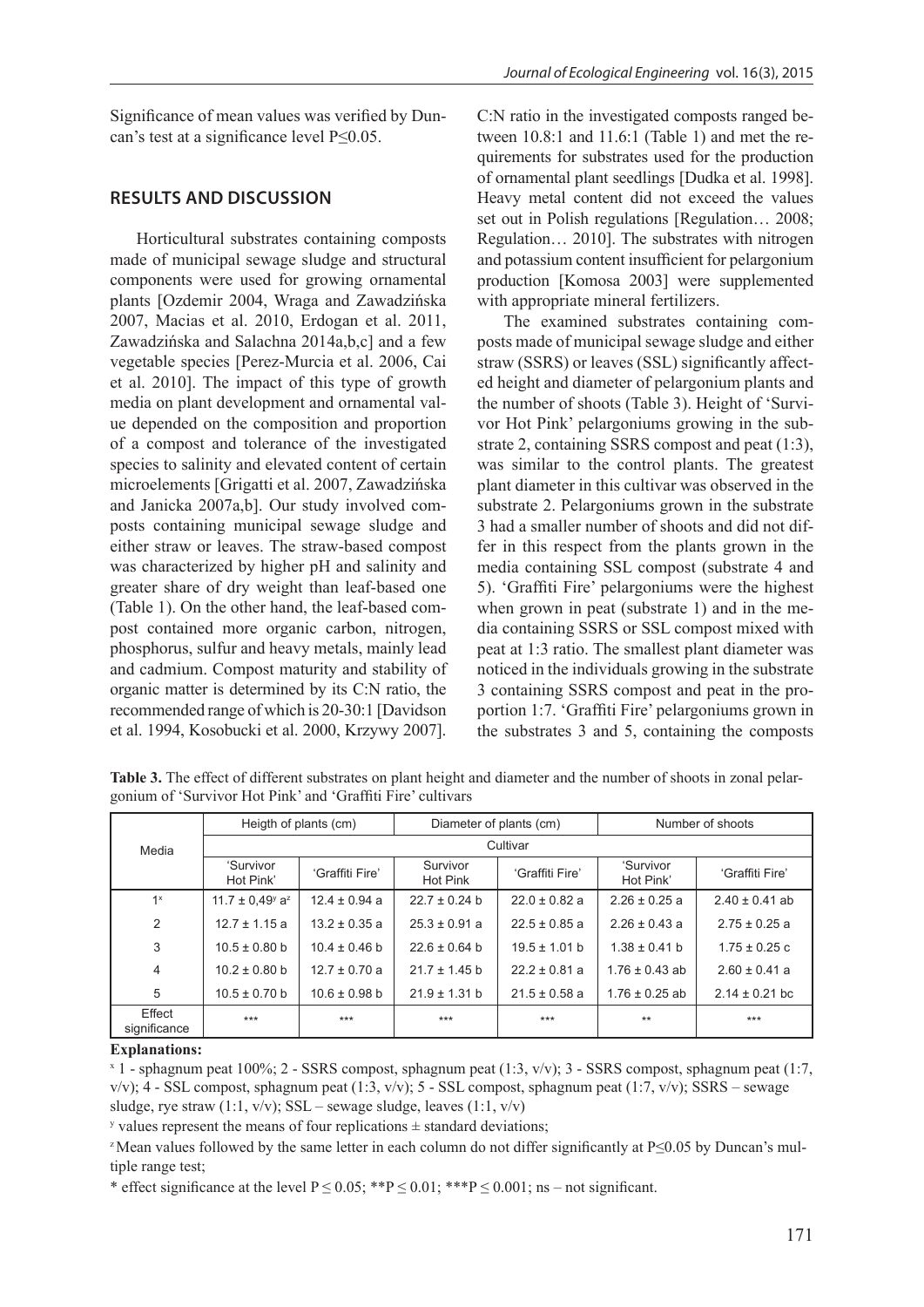and peat in the proportion 1:7, had the lowest number of shoots.

The growth media affected also pelargonium foliage (Table 4). 'Survivor Hot Pink' plants had more leaves and greater assimilation area when grown in the substrate containing higher dose of SSRS compost (substrate 2) or in the control substrate. Pelargoniums of this cultivar grown in the substrate 2 had the greatest leaf fresh weight. Leaf fresh weight in the plants grown in the substrate 3 was nearly two times lower than in those grown in the substrate 2. Contrary to that, 'Graffiti Fire' plants grown in this substrate developed the greatest number of leaves with the greatest assimilation area and fresh weight (Table 4). Foliage development and low leaf fresh weight of the plants grown in the substrate 3 was probably related to too low calcium content in this media (Table 2). Calcium deficiency in ivy pelargonium (*Pelargonium peltatum* (L.) L'Her.) was manifested by a decrease in the number of shoots and inflorescences and the weight of shoots, leaves and inflorescences [Mikesell 1992]. Additionally, calcium shortage caused strong reduction of the root system and poor growth of adventitious roots. Our study indicated that some symptoms of calcium deficiency were more noticeable in 'Graffiti Fire' than 'Survivor Hot Pink' plants.

In both cultivars, flower diameter and number of flowers per inflorescence largely depended on the substrate (Table 5). The greatest flower diameter was observed in 'Survivor Hot Pink' plants growing in the substrates 3, 4, and 5. The highest number of flowers per inflorescence was noticed in the plants grown on both substrates containing SSRS compost and the control plants.

'Graffiti Fire' plants produced flowers of the greatest diameter when they were grown in the substrates supplemented with SSRS or SSL compost and peat in the proportion 1:7 (substrates 3 and 5). The highest number of flowers per inflorescense, on average 10 more than in control, was found in the plants growing in the substrate supplemented with higher dose of SSRS compost.

In neither of the cultivars, the substrates affected inflorescence diameter (Table 6). The longest inflorescence stems were seen in the pelargo-

| nium of 'Survivor Hot Pink' and 'Graffiti Fire' cultivars |                        |                   |                            |                    |                        |                     |  |
|-----------------------------------------------------------|------------------------|-------------------|----------------------------|--------------------|------------------------|---------------------|--|
|                                                           | Number of leaves       |                   | Fresh matter of leaves (q) |                    | Area of leaves $(cm2)$ |                     |  |
| Media                                                     | Cultivar               |                   |                            |                    |                        |                     |  |
|                                                           | 'Survivor<br>Hot Pink' | 'Graffiti Fire'   | 'Survivor<br>Hot Pink'     | 'Graffiti Fire'    | 'Survivor<br>Hot Pink' | 'Graffiti Fire'     |  |
|                                                           | $36.1 \pm 2.04$ a      | $41.0 \pm 6.08$ b | $62.3 \pm 4.15$ b          | $51.7 \pm 7.25$ b  | $839.0 \pm 37.3$ ab    | $711.0 \pm 92.3 b$  |  |
| $\overline{2}$                                            | $36.1 \pm 2.90$ a      | $55.0 \pm 8.10$ a | $68.5 \pm 1.30$ a          | $73.4 \pm 8.83 a$  | $924.3 \pm 65.3 a$     | $912.0 \pm 59.2 a$  |  |
| 3                                                         | $25.5 \pm 1.45$ b      | $31.5 \pm 0.61$ c | $34.6 \pm 0.45$ e          | $31.3 \pm 2.56$ d  | $501.7 \pm 80.4$ d     | $443.3 \pm 23.2$ d  |  |
| 4                                                         | $24.4 \pm 2.72 b$      | $46.5 \pm 5.31$ b | $55.4 \pm 2.91$ c          | $37.0 \pm 5.22$ cd | $758.0 \pm 76.3$ bc    | $503.0 \pm 84.9$ cd |  |
| 5                                                         | $22.5 \pm 2.29$ b      | $31.5 \pm 8.07$ c | $46.4 \pm 3.25$ d          | $44.6 \pm 6.11$ bc | $671.0 \pm 21.9$ c     | $633.0 \pm 102$ bc  |  |
| Effect<br>significance                                    | $***$                  | $***$             | $***$                      | $***$              | $***$                  | $***$               |  |

**Table 4.** The effect of different substrates on leaf number, fresh weight and assimilation area in zonal pelargo-

Explanations: see table 3.

**Table 5.** The effect of different substrates on flower diameter and number of flowers per inflorescence in zonal pelargonium of 'Survivor Hot Pink' and 'Graffiti Fire' cultivars

|                        |                     | Diameter of flower (cm) | Number of flowers in inflorescence |                    |  |  |
|------------------------|---------------------|-------------------------|------------------------------------|--------------------|--|--|
| Media                  | Cultivar            |                         |                                    |                    |  |  |
|                        | 'Survivor Hot Pink' | 'Graffiti Fire'         | 'Survivor Hot Pink'                | 'Graffiti Fire'    |  |  |
|                        | $3.90 \pm 0.17$ c   | $4.03 \pm 0.14$ bc      | $38.8 \pm 2.92 a$                  | $40.9 \pm 3.41$ bc |  |  |
| 2                      | $4.15 \pm 0.15$ bc  | $3.97 \pm 0.12$ cd      | $424 + 444$ a                      | $50.9 \pm 2.70 a$  |  |  |
| 3                      | $4.42 \pm 0.29$ ab  | $4.19 \pm 0.14$ ab      | $39.4 \pm 3.69$ a                  | $33.7 \pm 3.81$ d  |  |  |
| 4                      | $4.26 \pm 0.08$ ab  | $3.78 \pm 0.17$ d       | $31.0 \pm 3.06$ b                  | $43.7 \pm 7.28$ b  |  |  |
| 5                      | $4.48 \pm 0.25$ a   | $4.34 \pm 0.13$ a       | $23.2 \pm 2.51$ c                  | $35.2 \pm 3.56$ cd |  |  |
| Effect<br>significance | $**$                | $***$                   | $***$                              | $***$              |  |  |

Explanations: see table 3.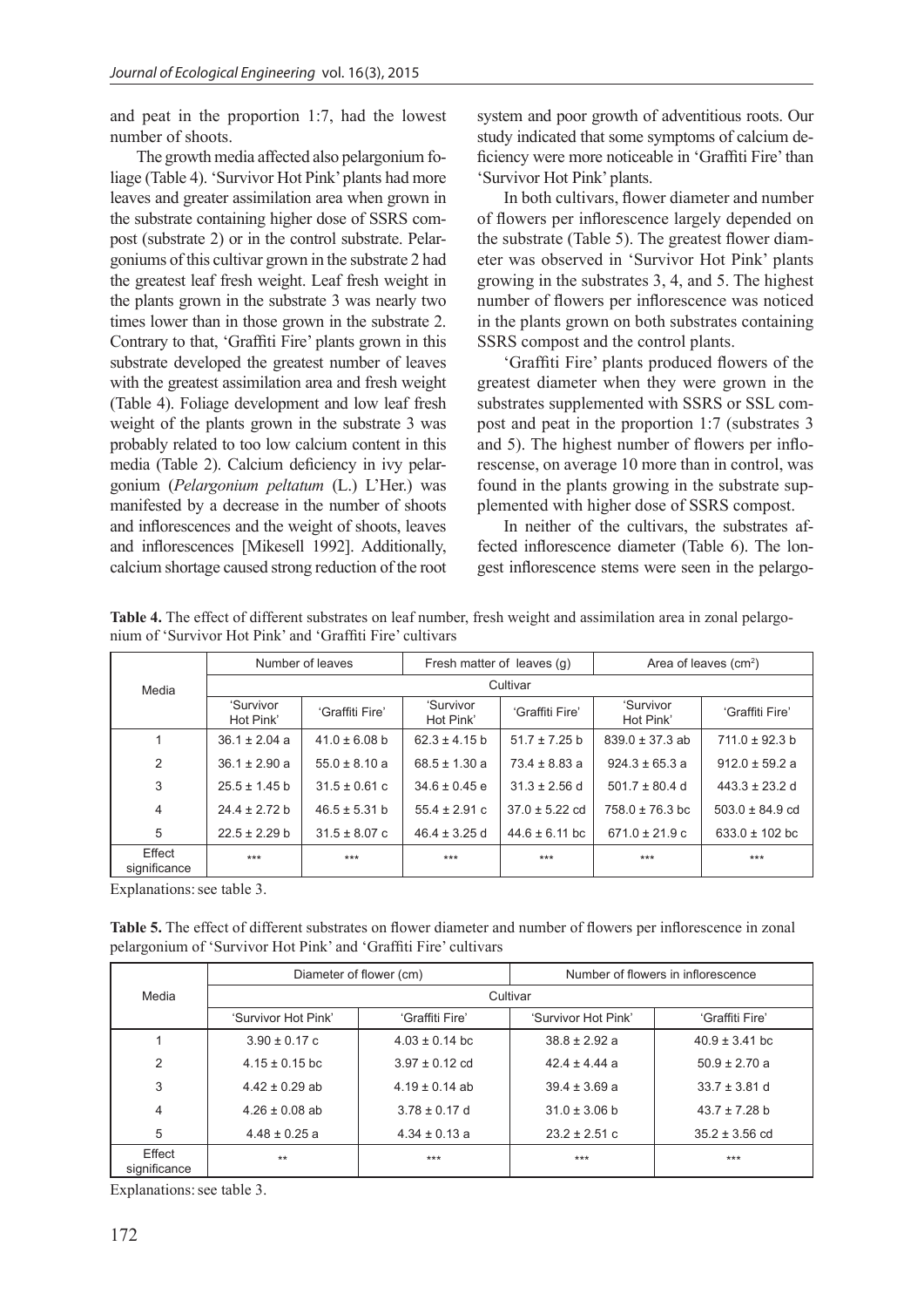niums growing in the substrate 2. Plants of both cultivars produced more inflorescences when grown in the control medium and the substrates with compost: peat ratio of 1:3 (substrates 2 and 4) than in the substrates with compost:peat ratio of 1:7 (substrates 3 and 5). Grigatti et al. [2007] reported beneficial effects of supplementing growth media with 25% of municipal sewage sludge on the flowering of *Begonia semperflorens*, *Mimulus* sp., *Salvia splendens* and *Tagetes* 'Zenith Lemon Yellow' taxa, which is consistent with the outcomes of this study. However, the number of flowers in the four examined taxa decreased when the share of the municipal sewage sludge increased from 25 to 100%.

The highest content of chlorophyll a was found in the leaves of 'Survivor Hot Pink' plants growing in the substrates 1, 2, and 3. Substrate type did not affect chlorophyll a content in 'Graffiti Fire' cultivar. No differences were observed in both pelargonium cultivars between leaf content of chlorophyll b and carotenoids in the plants grown in the control substrate and in the substrate 2 and 3 containing SSRS compost (Table 7).

The type of substrate affected the ornamental value of the cultivars in a different manner (Figure 1). The examined substrates did not affect the ornamental value of 'Survivor Hot Pink' cv. Contrary to that, the highest bonitation score in 'Graffiti Fire' cv. was obtained in the plants growing on SSRS or SSL compost and peat (1:3), and it was impaired by the substrates 3 and 5.

Contrasting results were obtained for ivy pelargonium grown in substrates of the same qualitative and quantitative composition [Zawadzińska and Salachna 2014c]. Two ivy pelargonium cultivars, 'Beach' and 'Boneta' grew better in the substrate containing sewage sludge compost and leaves mixed with peat in a ratio of 1:7  $(v/v)$ . The number of inflorescences in these cultivars was independent of the compost type or dose. According to Biamonte et al. [1993] zonal pelargoniums have higher requirements than ivy pelargoniums. This is probably why our study revealed better growth and development of zonal pelargonium in the substrates with higher compost content.

|                        | <b>Diameter</b>        |                       | Length of              |                         | <b>Total inflorescences</b> |                    |  |
|------------------------|------------------------|-----------------------|------------------------|-------------------------|-----------------------------|--------------------|--|
|                        |                        | of inflorescence (cm) |                        | inflorescence stem (cm) |                             | per plant          |  |
| Media                  | Cultivar               |                       |                        |                         |                             |                    |  |
|                        | 'Survivor<br>Hot Pink' | 'Graffiti Fire'       | 'Survivor<br>Hot Pink' | 'Graffiti Fire'         | 'Survivor<br>Hot Pink'      | 'Graffiti Fire'    |  |
|                        | $10.4 \pm 0.56$ a      | $8.61 \pm 0.14$ a     | $15.4 \pm 0.71$ c      | $15.2 \pm 0.78$ b       | $12.8 \pm 1.26$ a           | $16.1 \pm 2.06$ ab |  |
| 2                      | $11.2 \pm 0.66$ a      | $8.49 \pm 0.35$ a     | $18.8 \pm 1.43$ a      | $17.5 \pm 0.51$ a       | $12.1 \pm 1.87$ ab          | $18.3 \pm 3.33$ a  |  |
| 3                      | $10.8 \pm 0.50$ a      | $8.43 \pm 0.69$ a     | $16.7 \pm 0.66$ b      | $15.5 \pm 0.25$ b       | $10.6 \pm 0.99$ b           | $12.8 \pm 1.74$ c  |  |
| 4                      | $10.5 \pm 0.13$ a      | $8.43 \pm 0.36$ a     | $15.0 \pm 0.89$ c      | $15.0 \pm 1.68$ b       | $10.9 \pm 0.51$ ab          | $17.3 \pm 3.13$ ab |  |
| 5                      | $10.8 \pm 0.89$ a      | $8.81 \pm 0.55$ a     | $16.8 \pm 0.89$ b      | $15.0 \pm 0.69$ b       | $10.4 \pm 1.44$ b           | $15.4 \pm 2.02$ b  |  |
| Effect<br>significance | ns                     | ns                    | $***$                  | $***$                   | $**$                        | $***$              |  |

**Table 6.** The effect of different substrates on inflorescence diameter, inflorescence stem length and total number of inflorescences developed by zonal pelargonium of 'Survivor Hot Pink' and 'Graffiti Fire' cultivars

Explanations: see table  $3$ ; FM – fresh matter.

**Table 7.** The effect of different substrates on the content of chlorophyll a and b and carotenoids in fresh leaves of zonal pelargonium of 'Survivor Hot Pink' and 'Graffiti Fire' cultivars

|                        | Chlorophyll a (µg·g-1 FM) |                    | Chlorophyll b ( $\mu$ g·g <sup>-1</sup> FM) |                     | Carotenoids (µg·g-1 FM) |                    |
|------------------------|---------------------------|--------------------|---------------------------------------------|---------------------|-------------------------|--------------------|
| Media                  | Cultivar                  |                    |                                             |                     |                         |                    |
|                        | 'Survivor<br>Hot Pink'    | 'Graffiti Fire'    | 'Survivor<br>Hot Pink'                      | 'Graffiti Fire'     | 'Survivor<br>Hot Pink'  | 'Graffiti Fire'    |
| 1                      | $1097.8 \pm 75.9a$        | $1038.0 \pm 37.1a$ | $499.5 \pm 25.7a$                           | $482.6 \pm 25.1a$   | $528.4 \pm 38.3a$       | $505.1 \pm 24.7a$  |
| 2                      | $1040.6 \pm 37.7a$        | $1031.1 \pm 43.3a$ | $456.4 \pm 3.53ab$                          | $469.8 \pm 11.4ab$  | $506.3 \pm 8.48a$       | $494.7 \pm 18.7ab$ |
| 3                      | $1086.3 \pm 41.4a$        | $1059.9 \pm 89.3a$ | $467.5 \pm 58.7ab$                          | $493.4 \pm 14.8a$   | $516.4 \pm 54.7a$       | $512.7 \pm 21.8a$  |
| $\overline{4}$         | $788.4 \pm 22.2b$         | $946.5 \pm 11.5a$  | $395.5 \pm 32.5b$                           | $432.5 \pm 0.70$ bc | $383.4 \pm 2.68b$       | $459.2 \pm 1.06b$  |
| 5                      | $837.4 \pm 27.2b$         | $946.0 \pm 0.80a$  | $387.6 \pm 21.6$ b                          | $424.8 \pm 8.90c$   | $406.2 \pm 21.0$        | $451.7 \pm 5.60b$  |
| Effect<br>significance | $**$                      | ns                 | $\star$                                     | $\star$             | $\star$                 | $\star$            |

Explanations: see table  $3$ ;  $FM$  – fresh matter.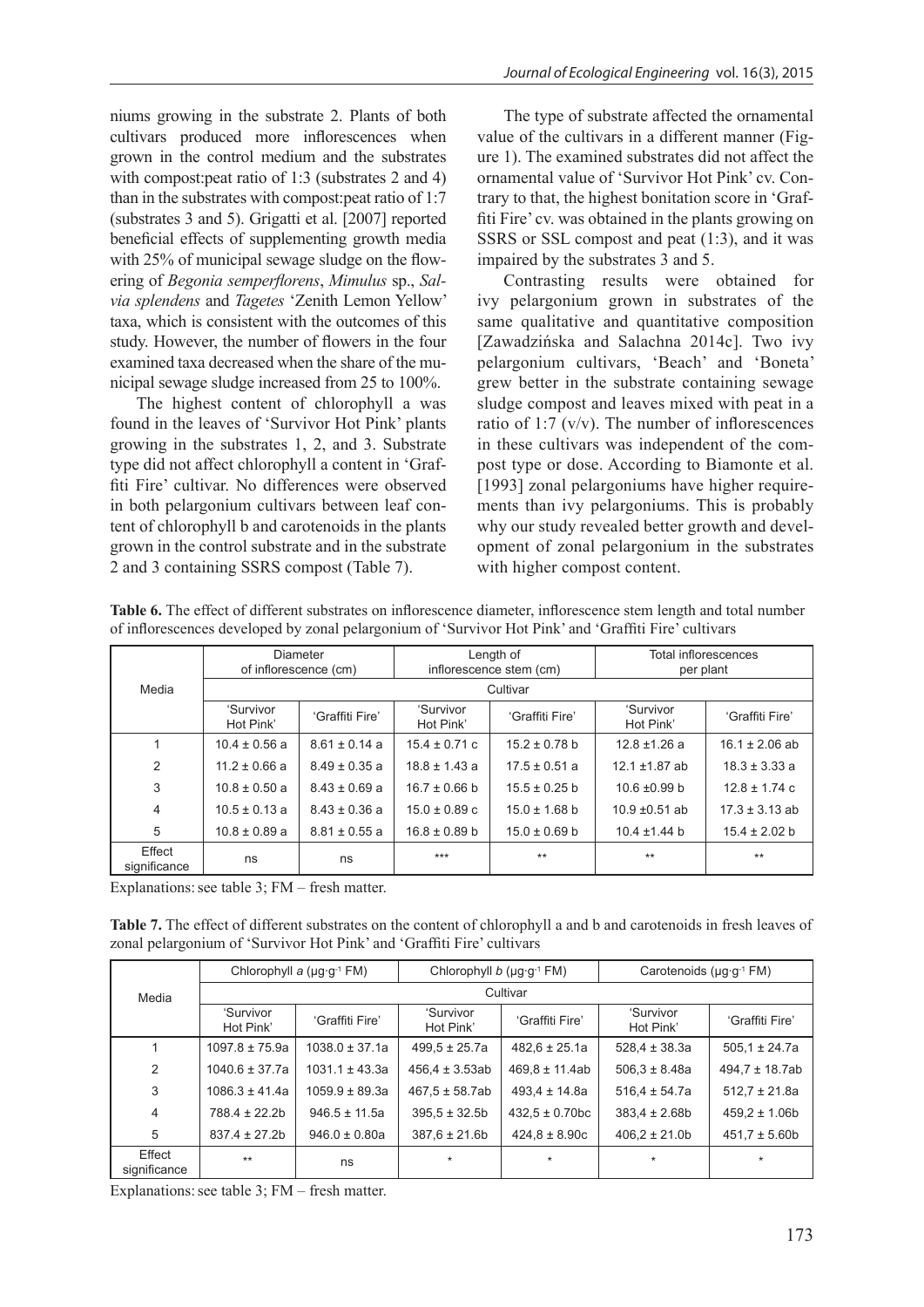

Figure 1. The effect of different substrates on the ornamental value (1-5 bonitation scale) of Pelargonium hortorum 'Survivor Hot Pink' (left) and 'Graffiti Fire' (right)

The study results indicated that the substrates supplemented with composts containing sewage sludge can be used for the production of both examined pelargonium cultivars. The composts accounted for 25% of compost-peat mixtures and pelargoniums cultivated in them presented high decorative value. Replacing 12.5–25% of high peat with compost allows for a significant drop in peat consumption. This is one of the reasons for undertaking studies on alternative substrates that can replace peat, the extraction of which is regulated in Europe [Ostos et al. 2008]. Additionally, it is one of the most reasonable ways of dealing with problematic waste. Plants grown in these types of substrates can be cultivated in green areas, flowerbeds, the places transformed as a result of construction works and degraded areas whose original function is to be restored [Zawadzińska et al. 2015].

## **CONCLUSIONS**

- 1. Composts made of municipal sewage sludge and straw or leaves are useful components of substrates for the production of pelargoniums of Survivor and Graffiti groups.
- 2. Irrespective of the compost dose, compost containing substrates significantly affected the examined morphological features of zonal pelargonium, except for inflorescence diameter.
- 3. The substrate containing the compost made of sewage sludge and straw (SSRS) and peat (1:3, v/v) was found to be the most beneficial for pelargonium foliage, i.e. the number of leaves, their fresh weight and assimilation area.
- 4. The substrate containing SSRS compost (sewage sludge and straw) and peat in a ratio of 1:7 (v/v) provided the least favorable effect on the habit of both pelargonium cultivars. This compost mixed with peat in a ratio of 1:3  $(v/v)$ stimulated elongation of pelargonium inflorescence stems.
- 5. Leaf chlorophyll and carotenoid content in the pelargoniums grown in the substrates containing either dose of SSRS compost did not differ from the control plants.
- 6. The substrate type did not affect bonitation score of 'Survivor Hot Pink' cultivar. 'Graffiti Fire' plants were more decorative and achieved higher bonitation score when grown in the substrates with higher compost share.

## **REFERENCES**

- 1. Abad M., Noguera P., Bures S. 2001. National inventory of organic wastes for use as growing media for ornamental potted plant production: case study in Spain. Bioresource Technol., 77, 197–200.
- 2. Act on Fertilizers and Fertilization as of 2007. Journal of Law, 2007, No. 147, item 1033 (in Polish).
- 3. Arnon D.J., Allen M.B., Whatley F. 1956. Photosynthesis by isolated chloroplasts. IV General concept and comparison of three photochemical reactions. Biochim. Biophys. Acta., 20, 449–461.
- 4. Bauman-Kaszubska H., Sikorski M. 2008. Możliwości rolniczego i przyrodniczego wykorzystania osadów ściekowych na przykładzie wybranych obiektów. Zesz. Probl. Post. Nauk Rol., 526, 303–310.
- 5. Biamonte R.L., Holcomb E.J., White J.W. 1993. Fertilization. In: E.J. Holcomb, J.W. White (eds.), Geraniums IV, Ball Publishing, Geneva, 39–54.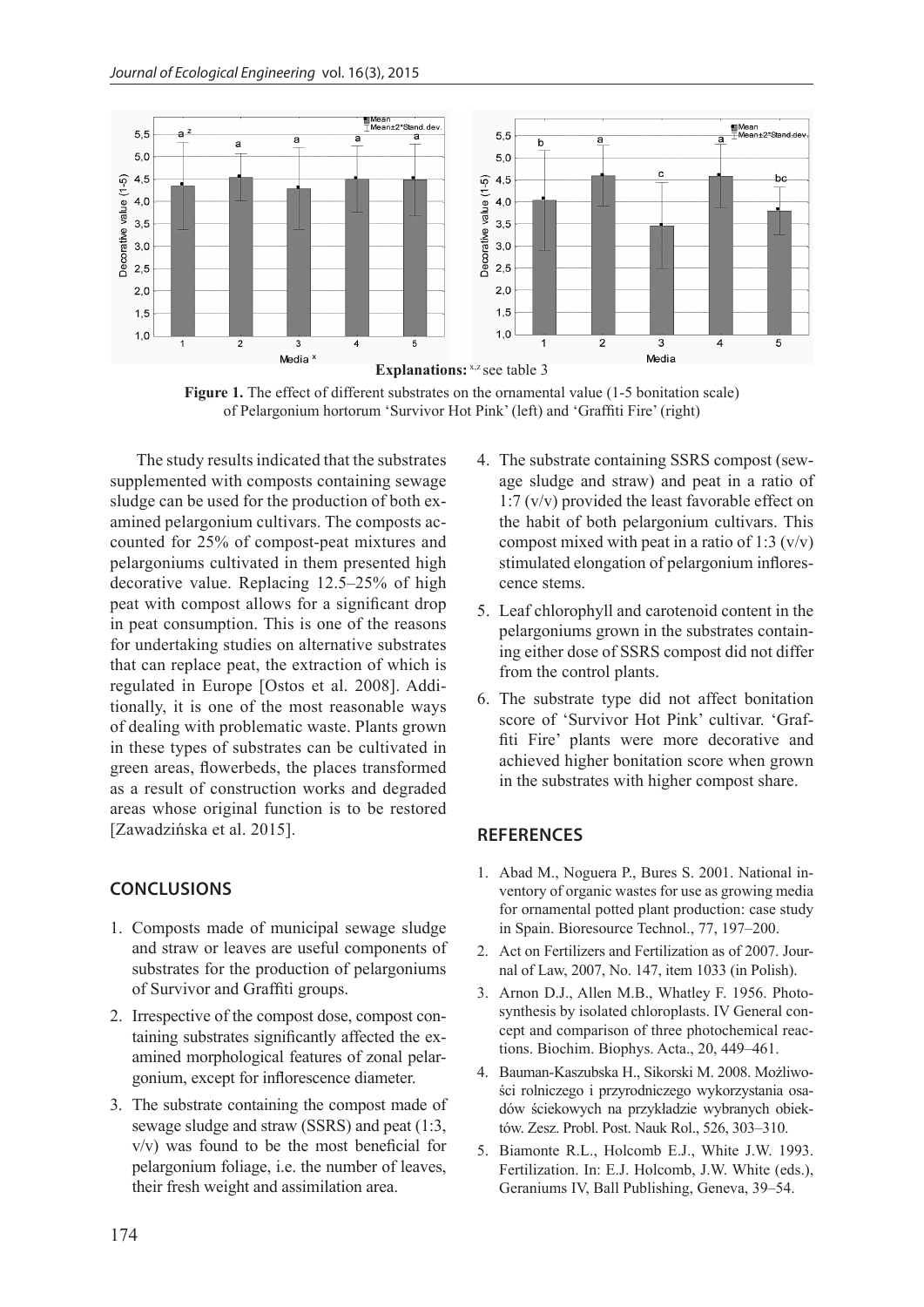- 6. Bień J, Neczaj E., Worwąg M., Grosser A., Nowak D., Milczarek M., Janik M. 2011. Kierunki zagospodarowania osadów ściekowych w Polsce po roku 2013. Inż. i Ochr. Środow., 14, 375–384.
- 7. Biermann W., Deiser E., Elsner W., Krebs E-K., Loeser H. 1995. Pelargonien. Verlag Thalacker Medien, Brauschweig.
- 8. Cai H., Chen T., Liu H., Gao D., Zheng G., Zhang J. 2010. The effect of salinity and porosity of sewage sludge compost on the growth of vegetable seedlings. Sci. Hortic., 124, 381–386.
- 9. Ciećko Z., Harnisz M. 2002. The effect of sewage sludge composts on potassium, calcium and magnesium concentrations in some crops. Part I. Zesz. Probl. Post. Nauk Rol., 484, 77–86.
- 10. Davidson H., Mecklenburg R., Peterson C. 1994. Nursery management: administration and culture. Third ed. Englewood Cliffs, NJ, USA: Prentice Hall.
- 11. Dudka S., Das K.C., Miller W.P. 1998. Blends of composted biosolids and bottom ash as potting media to grow ornamentals. In: Proceedings of the Conference "Composting in the Southeast", The University of Georgia, Georgia, 203–209.
- 12. Erdogan R, Zaimoglu Z, Budak F, Koseoglu C. 2011. Use of sewage sludge in growth media for ornamental plants and its effects on growth and heavy metal accumulation. J. Food Agric. Environ., 9, 632–635.
- 13. Eurostat 2011 (http://ec.europa.eu.eurostat)
- 14. Evans M.R. 2011. Physical properities o fand plant growth in peat-based root substrates containing glass-based aggregate, perlite, and parboiled fresh rice hulls. HortTechnology 21, 30–34.
- 15. Fitzpatrick G.E. 2001. Compost utilization in ornamental and nursery crop production systems. In: Stoffella PJ, Kahn BA. (eds.) Compost utilization in horticultural cropping systems. New York: Lewis Publishers, 135–150.
- 16. Flora Holland. Facts & Figures 2013 (http://www. floraholland.com/media/2460310/Kengetallen-EN-2013.pdf)
- 17. Fornes F., Belda R.M., Carrión C., Noguera V., García-Agustín P., Abad M. 2007. Pre-conditioning ornamental plants to drought by means of saline water irrigation as related to salinity tolerance. Sci. Hort., 113, 52–59.
- 18. Fytili D., Zabaniotou A. 2008. Utilization of sewage sludge in EU application of old and new methods – A review. Renew. Sust. Energ. Rev., 12, 116–140.
- 19. Grigatti M., Giorgioni M.E., Ciavatta C. 2007. Compost-based growing media: Influence on growth and nutrient use of bedding plants. Bioresource Technol., 98, 3526–3534.
- 20.Jakubus M. 2013. Evaluation of maturity and sta-

bility parameters of composts prepared with sewage sludge. Fresen. Environ. Bull., 22, 3398–3414.

- 21. Komosa A. 2003. Indicative content of nutrients for growing ornamental plants and vegetables in mineral and organic substrates. Conference of chrysanthemum: November 14-15; Poznań, Poland (in Polish).
- 22. Kosobucki P., Buszewski B. 2003. Compost received from sewage sludge and different structural materials in Toruń (Poland). Chem. Environ. Res., 1-2, 153–164.
- 23. Krzywy E. 2007. Żywienie roślin. Wyd. Nauk. Akademii Rolniczej w Szczecinie.
- 24. Krzywy E., Iżewska A. 2004. Gospodarka ściekami i osadami ściekowymi. Wydawnictwo Naukowe Akademii Rolniczej w Szczecinie.
- 25. Krzywy E., Zawadzińska A., Klessa M. 2007. Badania przydatności podłoży z udziałem kompostów z komunalnego osadu ściekowego do uprawy roślin ozdobnych. Zesz. Probl. Post. Nauk Rol., 518, 101–110.
- 26. Lichtenthaler H.K. 1987. Chlorophylls and carotenoids: Pigments of photosynthetic biomembranes. Methods Enzymol. 148, 350–380.
- 27. Liu Y., Wu X., Guo J. 2009. Characteristics of municipal solid waste and sewage sludge composting. Waste Manage., 19, 1152–1157.
- 28. Lopez R., Cabrera F., Madejon E., Sancho F., Alvarez J.M. 2008. Urban composts as an alternative for peat in forestry nursery growing media. Dynamic Soil. Dynamic Plant 2, 60–66.
- 29. Macias F.J., Arias D.J., Vela M.D., Solera R., Garcia-Morales J.L. 2010. Substitution of peat for composts of municipal wastes in growing media: effects on growth and nutrition of *Euphorbia pulcherrima*. In: 14th Ramiran International Conference: Treatment and use of non conventional organic residues in agriculture. Lisboa, Portugal, 4.
- 30. Mikesell J.E. 1992. Influence of calcium on vegetative and reproductive development of *Pelargonium*. J. Plant Nutr., 15, 1323–1341.
- 31. Mininni G., Blanch A.R., Lucena F., Berselli S. 2014. EU policy on sewage sludge utilization and perspectives on new approaches of sludge management. Environ. Sci. Pollut. Res. DOI 10.1007/ s11356-014-3132-0.
- 32. Moore K.A. 2004. Growth of bedding plants in substrates amended with compost and fertilized with three different release rates of a controlled-release fertilizer product. HortTechnology 14, 474–478.
- 33. Moore K.K. 2005. Uses of compost in potting mixes. Hort Technology 15, 58–60.
- 34. Nascimento D.M.C., Brito J.M.C., Guerrero C.A.C., Dionisio L.P.C. 2002. Sewage sludge use as a horticultural substratum in *Tagetes patula* seed